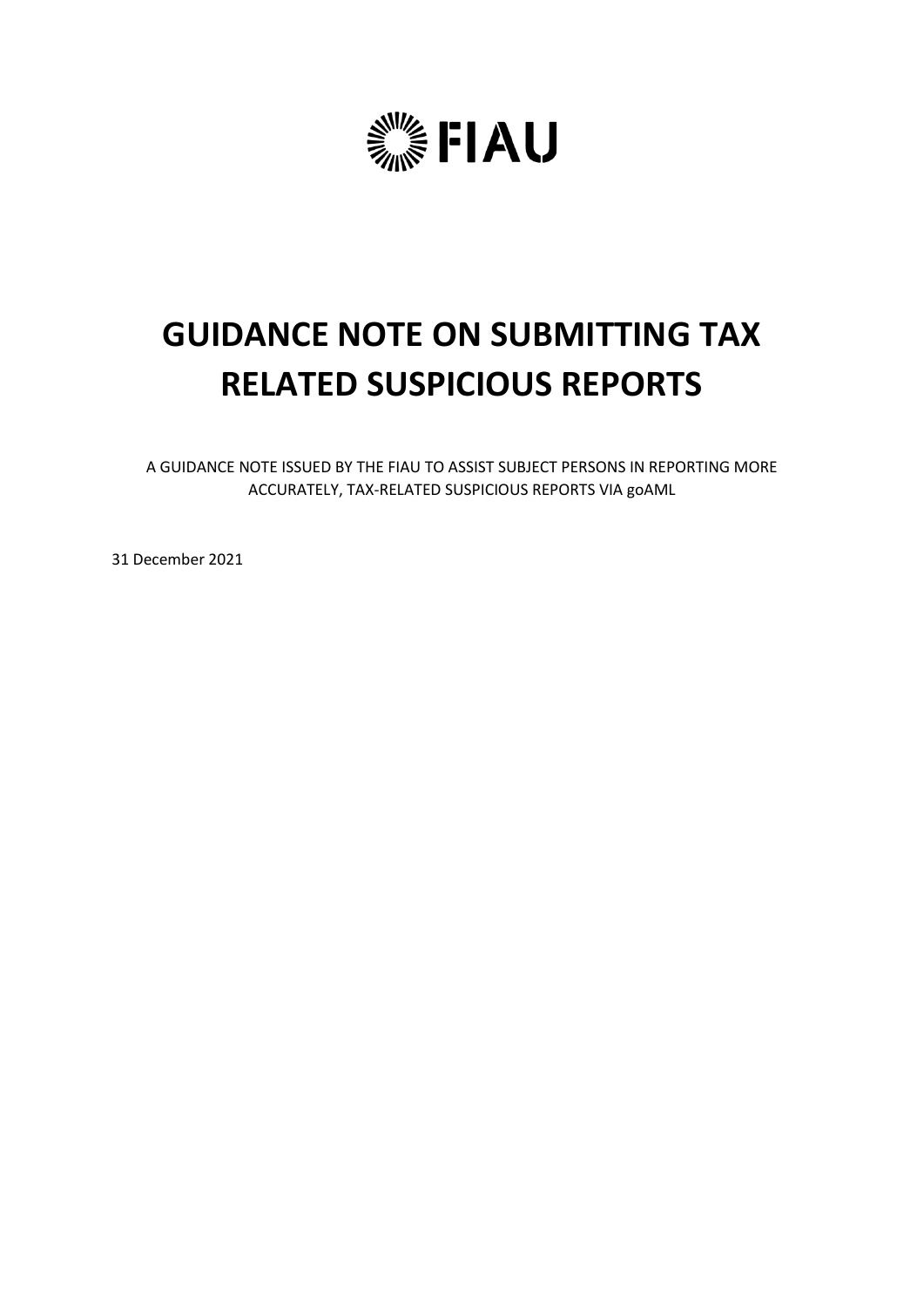#### **Introduction**

Tax Evasion is known to constitute a high ML threat in Malta, both in relation to laundering of domestic as well as foreign proceeds of tax evasion. The FIAU has been taking a number of guidance and outreach initiatives to increase the number as well as the quality of suspicious reports that have tax evasion as an underlying crime (i.e., tax-related suspicious reports), in a drive to identify more serious and complex tax-related suspicious reports. To better gauge the quality of incoming tax-related suspicions the FIAU in 2021 introduced a set of criteria (based on goAML report indicators) and began classifying tax-related suspicious reports and identifying those considered to constitute serious and complex cases.

These FIAU initiatives are yielding the desired results as in 2020/2021 the FIAU has seen a significant increase in both the overall volume of suspicious reports as well as those that are tax related.

**Table 1: Number of STRs received by the FIAU with tax crime as suspected predicate offence (2018 – 2021)**

| Year              | <b>Total No. of STRs</b><br>received | No. of Tax Related<br><b>STRs</b> | % of Tax Related STRs<br>out of Total No. of<br><b>STRs</b> |
|-------------------|--------------------------------------|-----------------------------------|-------------------------------------------------------------|
| 2018              | .679                                 | 340                               | 20%                                                         |
| 2019              | 2.778                                | 375                               | 13%                                                         |
| 2020              | 5.175                                | 1.337                             | 26%                                                         |
| 2021 (27/12/2021) | 7.188                                | 919                               | 13%                                                         |

In terms of quality of tax-related cases being reported the FIAU estimates that **around 10%** relate to more serious and complex type of cases that would involve; the misuse of complex corporate structures, significant undeclared or falsely declared income, foreign proceeds of crime and/or links to organised crime amongst other. The other 90% constitute more basic and less serious type of cases. The FIAU intends to improve the number and quality (seriousness and complexity of reported cases) of incoming suspicious reports and in particular to tax-related suspicious reports. The FIAU still expects to keep receiving a sizeable portion of tax-related suspicious reports that relate to basic and less significant cases of tax crimes because undeclared income and tax evasion on a small scale is quite widespread domestically. Nonetheless the FIAU is doing its utmost both through outreach with subject persons as well as through enhanced intelligence analytical efforts to identify more serious and complex tax-related ML cases.

This guidance is intended to further raise awareness about the importance of identifying and reporting tax-related ML, and to provide information on those tax-related red flags and criteria that are indicative of more serious and complex type of tax-related ML cases. Moreover, this guidance note aims to facilitate the more accurate reporting of such serious and complex cases using goAML indicators which will assist the FIAU in the swift identification of these type of cases, as it continues improving its prioritization and statistical capabilities.

### **Types of indicators**

The FIAU has carried out an analysis on those tax-related ML cases that were deemed to be serious and complex to identify common trends and typologies. Whilst the mere presence of indicators cannot be used to classify a case, they provide valuable insight and enable to the FIAU to classify cases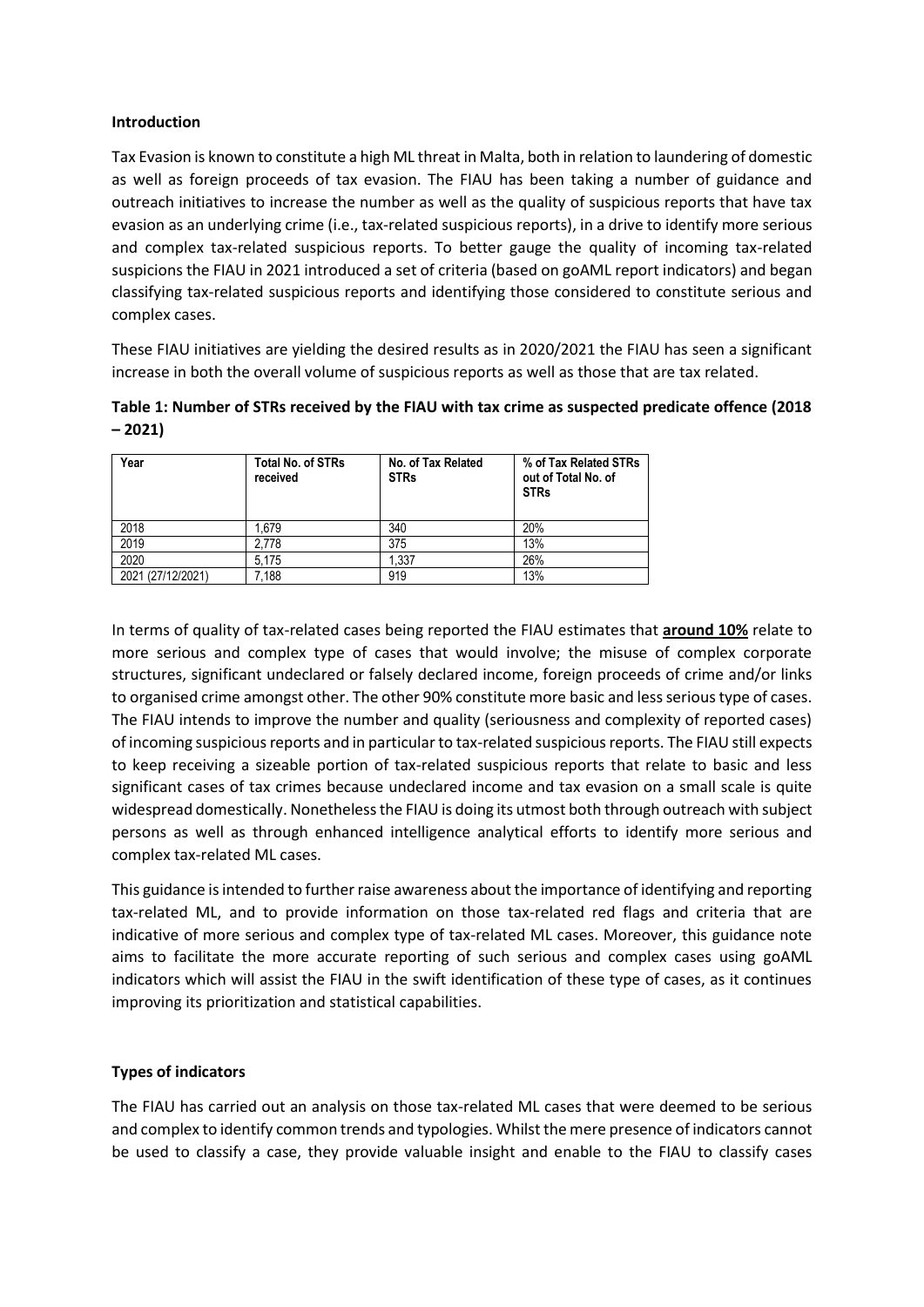accordingly. To facilitate the process of report classification, the FIAU has grouped various goAML report indicators in five main categories, each having associated goAML indicators.

To assist subject persons, a file has been attached with those goAML indicators that have, in the past, been closely associated with tax-related reports that have resulted in a dissemination. Examples and cases have been provided to give further context to the indicators provided. Naturally these are nonexhaustive and should only be interpreted as guidance (and an easier way to navigate indicators).

#### **Important Considerations for Subject Persons**

**Note 1 -** The FIAU understands that there are scenarios where subject persons establish a money laundering suspicion, however from the information available they would be unable to underpin the underlying crime. The reporting of such cases is commended by the FIAU and denotes a level of maturity in detecting ML suspicions, nonetheless the FIAU urges subject persons (when they have the necessary information available) to indicate (using the respective predicate offences goAML indicators) the crime/s which they suspect to be underlying the money laundering suspicions. When the predicate offence is unknown, subject persons are to report suspicious activities and select the unknown predicate offence indicator.

**Note 2 -** When a subject person is reporting tax-related suspicions that emanate from transactions, subject persons should ensure that they **use the report type 'STR' (***suspicious transaction report***) and not 'SAR' (***suspicious activity report***)**. The STR report type ensures that transactions are included and readable through goAML. Subject persons should also include information on the suspicious transactions in the appropriate STR field. The transaction values indicated **should only** include those that are linked to the particular services being provided by the same subject person. By way of example – a subject person discovers adverse media about an individual who has been accused of money laundering, the amount reported is €1,000,000. An internal review is carried out and the subject person discovers that there was a transaction of €100,000 that did not fit the profile of the individual. The indicator should indicate €100,000 and not €1,000,000.

When subject persons detect tax-related ML suspicions that can be categorised under any of the hereunder five scenarios, that are indicative of more serious and complex type of tax-related ML cases, subject persons should ensure that they use the corresponding goAML indicators that are listed in the attached file.

The upcoming part aims to provide information and guidance on when to classify suspicions under any of the following five scenarios.

## 1. **Overly complex multi-jurisdictional structures with no purpose for such structure (including companies, trusts/other arrangements and accounts)**

Subject persons dealing with legal entities should have a sound understanding of their clients' corporate structure. Naturally, such structures vary in complexity and size and subject persons must be able to identify those instances whereby the company's complex structure is not justified by sufficient commercial reason. Providing a conclusive definition on what constitutes a complex and unnecessary structure is not possible, due to the fact that complexity depends entirely on the company's requirements. While it is understandable that large international entities may have complex and multi-jurisdictional set ups, a similar structure should be cause for concern and further scrutiny if owned by an individual for purely personal matters.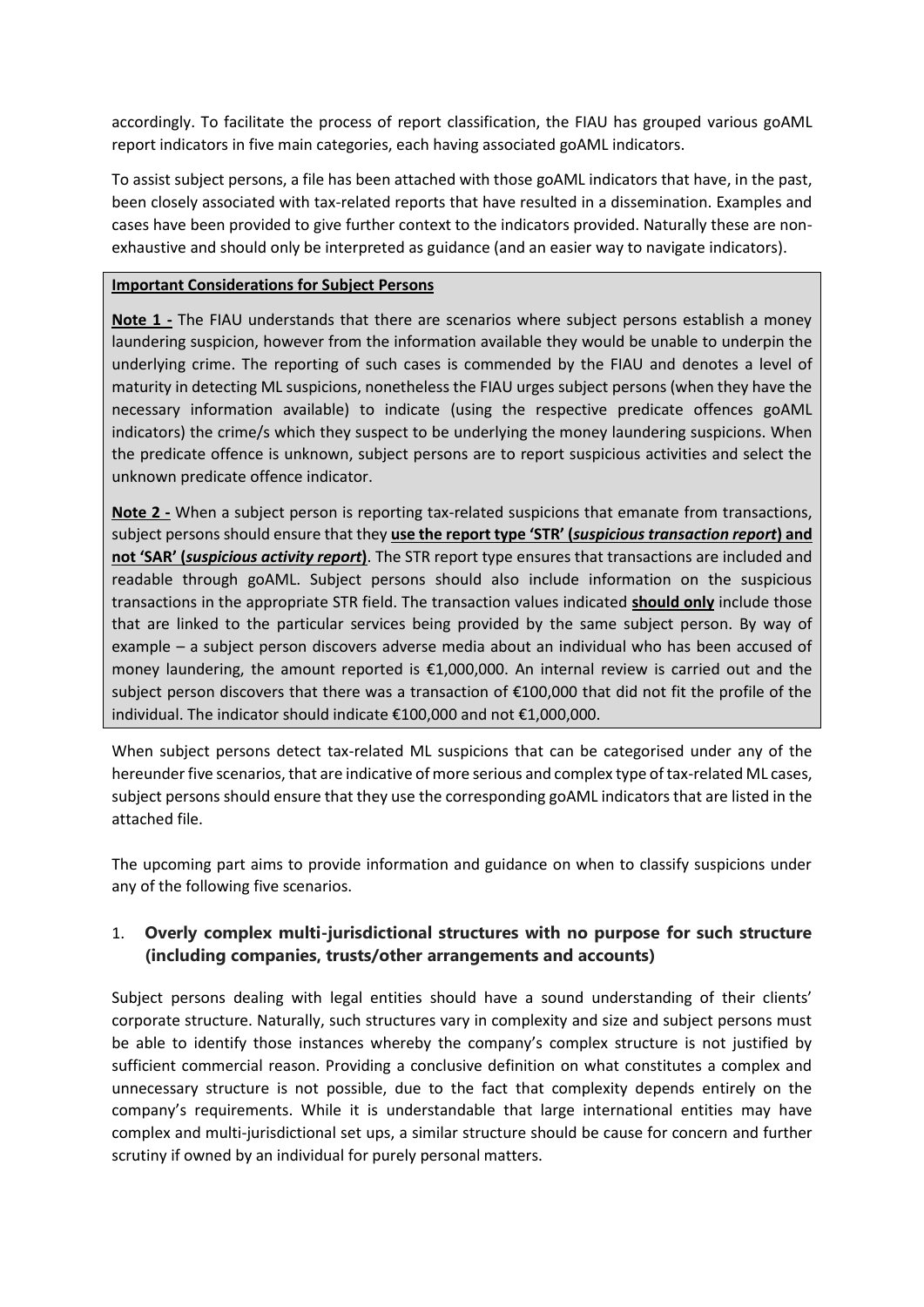Subject persons are also expected to question certain structures that in the past, have been associated with the concealment of beneficial ownership. When a Maltese Company has trusts (especially discretionary) and bank accounts held in various jurisdictions, subject persons are to consider this as a red flag and ask the appropriate questions to ascertain the validity of such an arrangement.

# 2. **Transactional activity with seemingly no purpose, economic sense (indicative of layering)**

One of the most common reasons for suspicion that was identified when analysing cases related to tax evasion was that indicating "suspicious transactions that are not in line with the customer profile". The definition of a suspicious transaction not in line with the known customer profile is not static and as such should be interpreted by the subject persons' MLRO and competent individuals and on having a good understanding of the client's profile and expect volume and type of transactions.

Hereunder are some examples of transactional activities with no justifiable purpose or economic sense.

**Locally owned companies having no domestic financial footprint** - Maltese Companies owned by Maltese residents would be expected to have a commercial or other activity going on in Malta, which would in most cases necessitate the opening up of bank accounts to facilitate such an activity. Whilst a local company may have legitimate reasons for not having a local financial footprint, this is not typical and should be further scrutinised.

**Use of Maltese Companies as money conduits -** From intelligence gathered by the FIAU from subject persons, in relation to foreign natural persons being present in tax related cases, it was established that Maltese Companies featuring in such reports were at times being used to move funds from one point to another, making it more difficult to trace and detect funds moving through various companies set up in multiple jurisdictions. Many a times such transactions would not have any commercial rationale and would not be fitting with the company's activity profile.

**Companies set up primarily to provide consultation/marketing/research services -** A number of cases were reported by subject persons whereby transfer of funds originated from the provision of consultancy, marketing or research services. From the analysis carried out it resulted that whilst the amounts were significant, the supporting documentation was either missing or not sufficient to clearly establish that such funds originated from the provision of such services. At times movement of significant amounts of funds were backed up by simple invoices and no Letter of Engagements or Contracts expected in connection with such payments were obtained. The FIAU notes that use of such services is attractive to mask the movement of illicit funds since these services do not require significant capital and at time expertise or experience by the service provider. It is thus important that when faced with such instances, subject persons (depending on the risk of the particular transaction and relationship) obtain and scrutinize sufficient supporting documentation such as Contractual Agreements.

A company that provides services such as those mentioned above and has substantial turnover is expected to have various streams of income. When a subject person notes that such companies are receiving income from a small, limited number of entities, this should be treated as a red flag for further enquiries.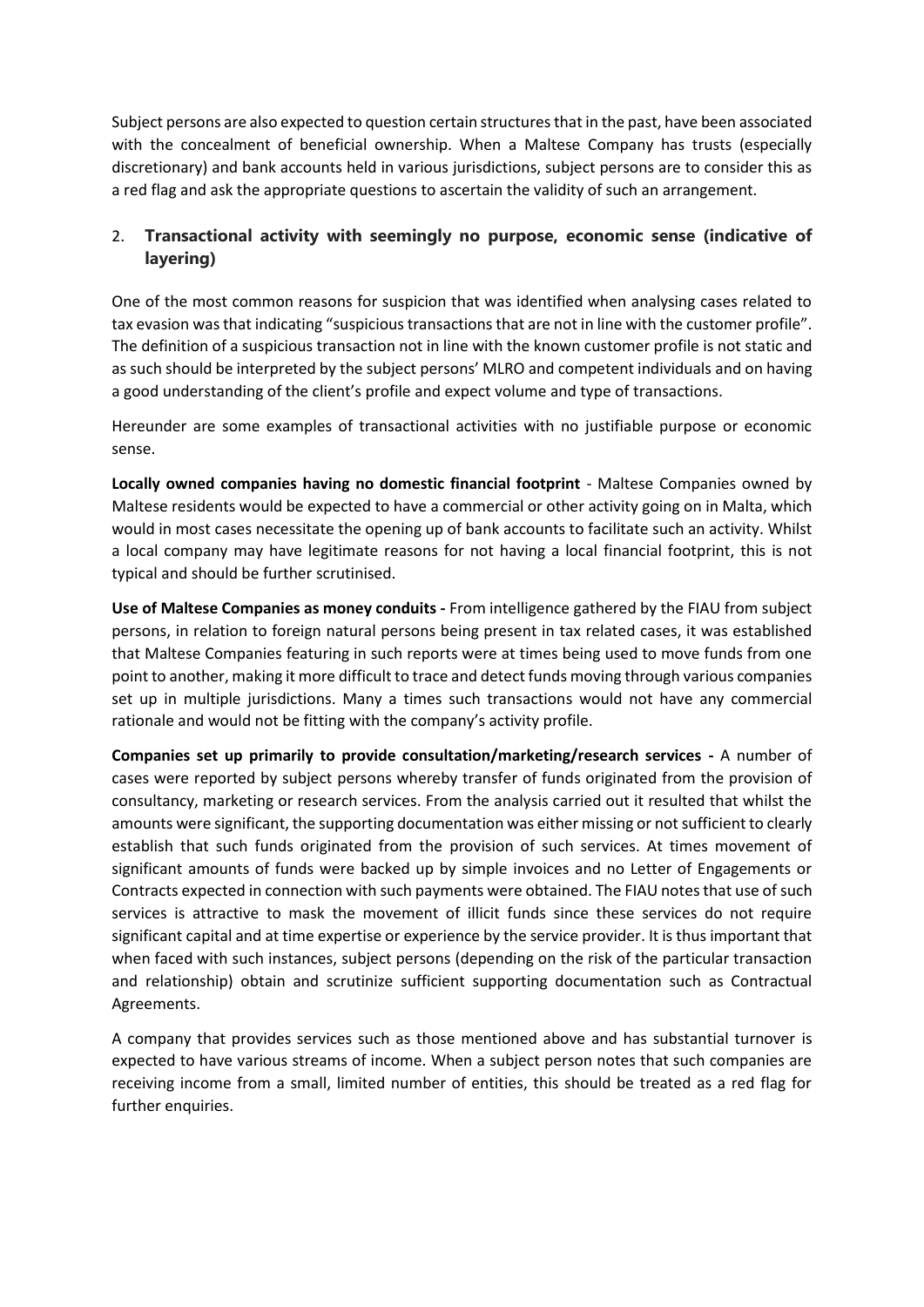On a general note, subject persons must ensure that transactions being carried out are in a manner that fits the known profile. Subject persons are also expected to be able to identify instances whereby a series of transactions are made and do not fit the account holder's profile.

How a subject person is to identify such transactions.

- i. Have internal alerts that would flag accounts that have a high turnover and low average balance.
- ii. Identify accounts that receive funds from multiple different jurisdictions and ensure that this arrangement fits the known profile.
- iii. Ensure that when foreign beneficial owners are present, they can justify the presence of a Maltese product.
- iv. Companies set up to provide marketing/consultancy/research services pose a higher risk than others due to the nature of their business. Subject persons should be able to understand how the company is transacting.
- v. Companies having demonstrated a long period of inactivity following incorporation, followed by a sudden and unexplained increase in financial activities.

# 3. **Purchase of high value assets held under a company structure which assets are not commensurate with the main trading activity of the company.**

The FIAU has noted a number of suspicions related to foreign owned Maltese companies which were purchasing high end properties/vessels in their own name or through the use of a Maltese company. Again, it is important to understand the profile of the persons making said purchases to understand whether these transactions are in line with the profile of the individual. Whilst the M&A does not always clearly disclose the main activities of the company, it is the subject persons' responsibility to understand the nature of the business.

## 4. **Customer behaviour – Particularly suspected concealment of BO information**

Subject persons should be able to identify company structures that are seemingly set up to circumvent Maltese beneficial owner disclosure legislation. Examples of this include having discretionary trusts in the structure without proper justification.

The FIAU has also received reports from subject persons indicating that the same subject persons were attempting to set up a structure in a manner that would circumvent current disclosure legislation and senior managing officials would be listed instead of the true beneficial owners. Subject persons are to be aware of both structures – as well as customer behaviour that is indicative of identity concealment.

Another notable concerning customer behaviour identified in reported tax-related suspicious reports involves situations where customers refuse to provide source of wealth or funds information. Subject persons should ensure that they gather SOW/SOFs information when this is necessary to verify the origin and source of funding and ensure that such information is backed by appropriate supporting documentation. It is only through such information and supporting documentation that the origin and source of funds being processed by the subject person may be ascertained. Such checks may also assist to identify cases involving corporate entities, where the funding is derived from a third party that is not formally linked/associated with the company, which in the absence of a justifiable explanation is indicative of potential beneficial ownership concealment.